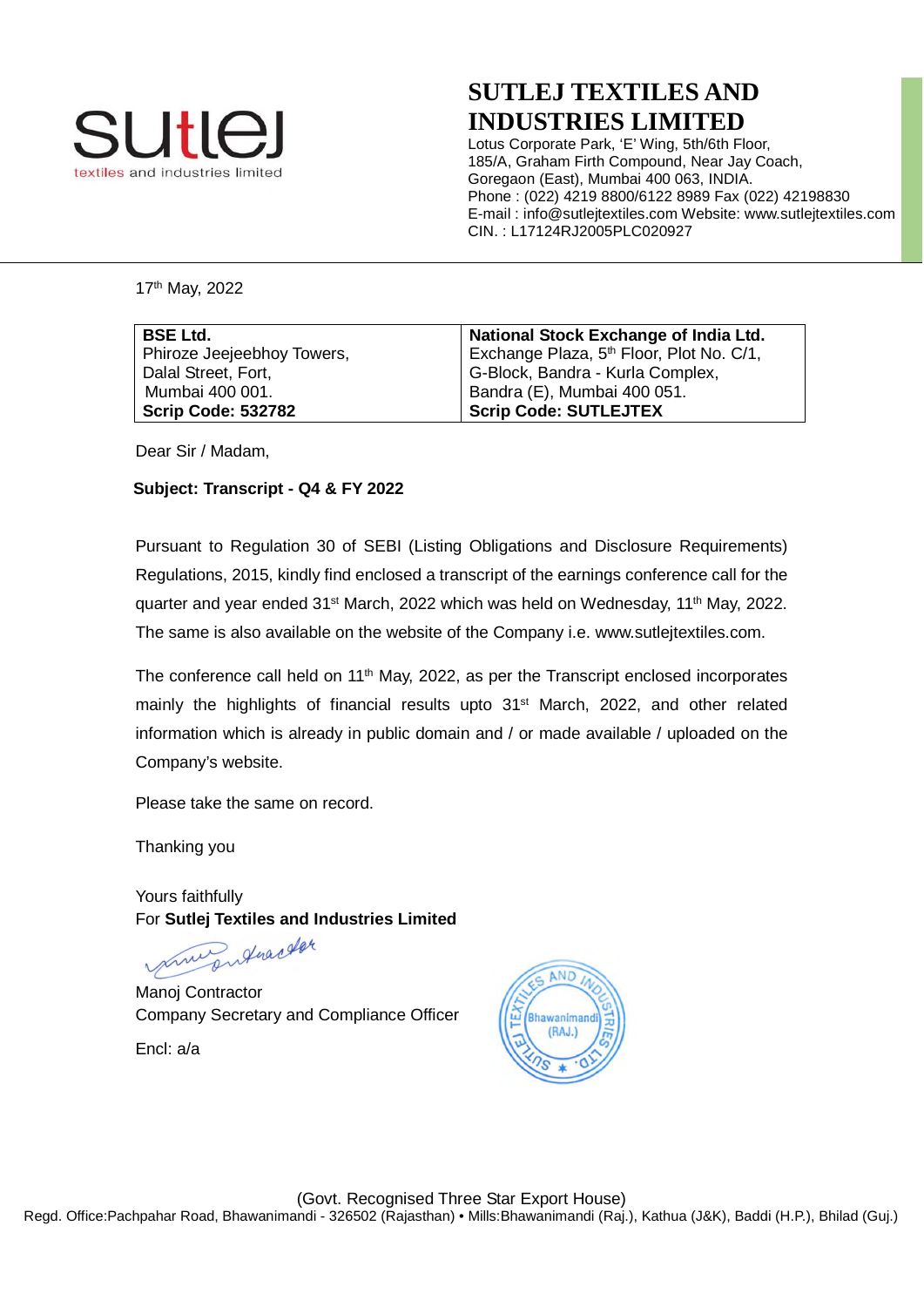

# "Sutlej Textiles and Industries Ltd. Q4 & FY22 Earnings Conference Call"

**May 11, 2022** 





**MANAGEMENT:** 

**MR. UPDEEP SINGH – PRESIDENT AND CHIEF EXECUTIVE OFFICER, SUTLEJ TEXTILES AND INDUSTRIES LTD. MR. BIPEEN VALAME – WHOLE TIME DIRECTOR AND CHIEF FINANCIAL OFFICER, SUTLEJ TEXTILES AND INDUSTRIES LTD.**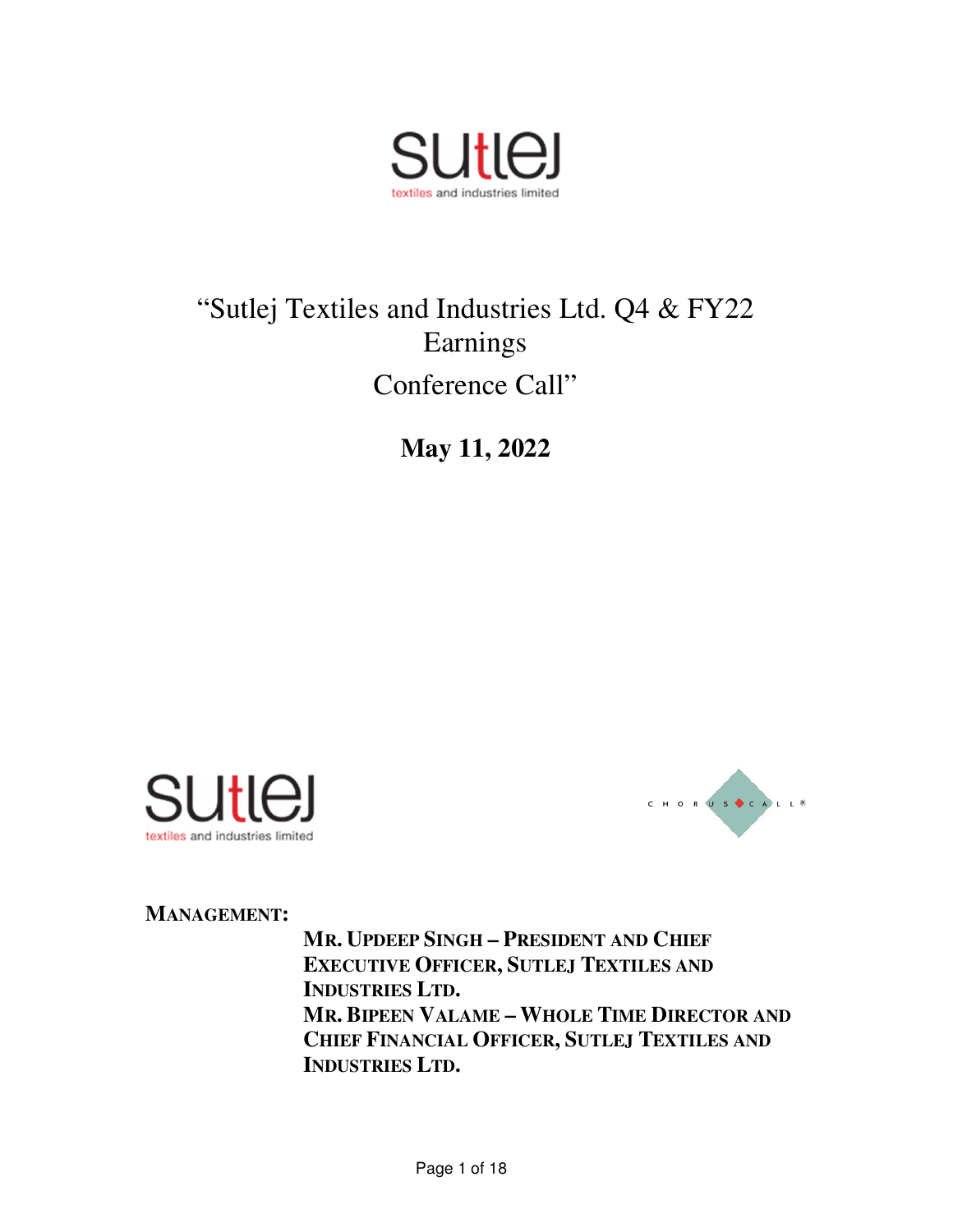

**Moderator:** Ladies and gentlemen, good day and welcome to the Sutlej Textiles and Industries Ltd. Q4 and FY22 Earnings Conference Call. As a reminder, all participant lines will be in the listen-only mode and there will be an opportunity for you to ask questions after the presentation concludes. Should you need assistance during the conference call, please signal an operator by pressing '\*' then '0' on your touchtone phone. Please note that this conference is being recorded. I now hand the conference over to Mr. Bipeen Valame – Whole Time Director and CFO. Thank you and over to you, sir.

**Bipeen Valame:** Good afternoon, everyone, and welcome to the earnings conference call of Sutlej Textiles and Industries Ltd. for the fourth quarter and full year FY22. I hope all of you and your families are in good health. Joining me on the call today is Mr. Updeep Singh – President and CEO of Sutlej Textiles and Industries Ltd. and Stellar IR Advisors, our investor relations team. We have already uploaded the investor presentation and hope everybody had an opportunity to go through the same.

> Let me take you through the financial highlights after which I request Shri Updeep ji to run you through the industry and business highlights for the quarter and full year FY22.

> The year gone by saw the impact of COVID in first quarter of FY22. Despite this, Indian economy began bouncing back from the pandemic and Indian yarn players experienced a strong demand amid healthy exports, pent-up demand in domestic market with receding impact of COVID-19. Global demand also saw a renewed buoyancy and at Sutlej backed by healthy sales growth both in domestic and export market with better realization in demand, capacity utilization stood at 94% to 95% during quarter 4 FY22.

Coming to the income statement:

Our consolidated total income for the financial year 2022 was at Rs. 3,112 crores, which has jumped up 63% against Rs. 1,915 crores for the previous financial year. In Q4 FY22, the consolidated total income was Rs. 901 crores, which is 31% increase year-on-year basis. We attribute the performance in the last quarter to overall improvement in our product mix, better efficiencies, better geographical reach with positive economics sentiments as well as improving global trade not withstanding geopolitical situation and challenges.

We saw a significant increase in exports and for FY22 the total exports stood at around Rs. 1,300 crores against Rs. 660 crores in FY21. For FY22, our consolidated EBITDA stood at Rs. 414 crores, which is 13.31% EBITDA margin, 624 basis points higher than the previous year where it was 7.1% with total amount of Rs. 135 crores. This growth of EBITDA was primarily driven by volume and higher realization and better product mix. For quarter 4 FY22, our EBITDA was Rs. 133 crores, which translated into margin of 14.7% which is 282 basis points higher than the previous year, which was at 11.9%.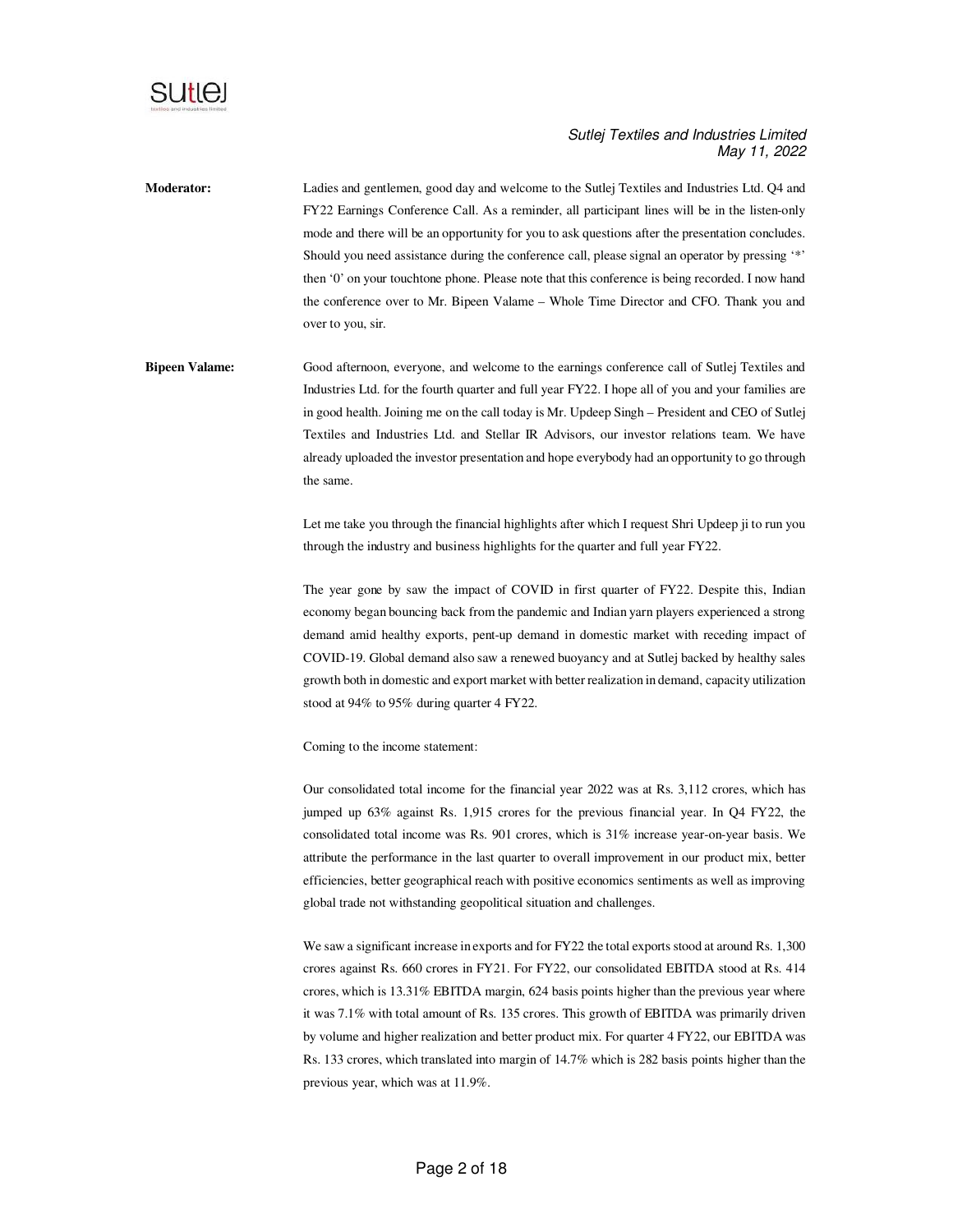

On profitability aside, for the full year, our consolidated PAT was around Rs. 150 crores against loss of Rs. 4 crores in the previous year. For the quarter, we earned net profit of Rs. 52 crores, which is higher by 86% year-on-year basis.

The board has declared dividend of Rs. 1.85 per share, which is around 20% of PAT. As you also know, the board has approved setting up of a greenfield project of 89,184 spindles comprising of cotton mélange yarn and PC grey yarn along with dye house at Jammu & Kashmir with estimated project cost of Rs. 914 crores, which will be funded with a mix of internal accruals and debt and will be implemented by around Q4 FY25. Shri Updeep Ji, President and CEO will update you about the project.

We also got long-term credit rating of A+ by India Ratings with outlook of stable signifying adequate degree of safety regarding timely servicing of financial obligation and short-term and bank funding of A1+ by India Ratings signifying very strong degree of safety regarding timely payment of financial obligations.

On balance sheet front, our total debt saw a marginal decrease of Rs. 35 crores to Rs. 942 crores at the end of the year. This incremental debt was on account of increase in working capital, which was mainly on account of higher raw material costs attributable to cotton. The debt to equity ratio has continued to remain below 1.0 since the last few years and has improved further to 0.86x in FY22. With more than 25% headroom still left in our working capital facilities, we believe we are in a comfortable position as far as liquidity is concerned. That is all from my side.

Now I would request Shri Updeep Ji to share business outlook and industry scenario and then we can open the floor to question and answers. Over to Shri Updeep Ji. Thank you.

**Updeep Singh:** A very good afternoon to all of you and thank you for taking time off and joining this investor call for Sutlej Textiles and Industries Ltd.

> Let me begin the call by iterating our outlook on industry. We believe that there are some very positive tailwinds for textile sector in spite of the fact that cotton is riding high. With the pandemic having altered global supply chains for textile companies and more importantly given the current geopolitical situation in the world, we are witnessing a gradual shift from single source country and efforts targeted at diversifying the supply chain. Since India's textile and apparel value chain has an underlying strength in form of country being huge source of raw materials, India being one of the largest producers of raw cotton, presence across value chain, quality of products and foresight phenomenon is being considered as a huge opportunity for Indian textile industry. Indian spinners and home textile players are being considered as the key beneficiaries of this favorable trend. With the second largest spindle capacity in the world, Indian spinners are seeing full utilization of their capacities, superior margins as yarn business remains strong. I am talking basically in terms of dyed yarns, blend of synthetic and cotton dyed yarns.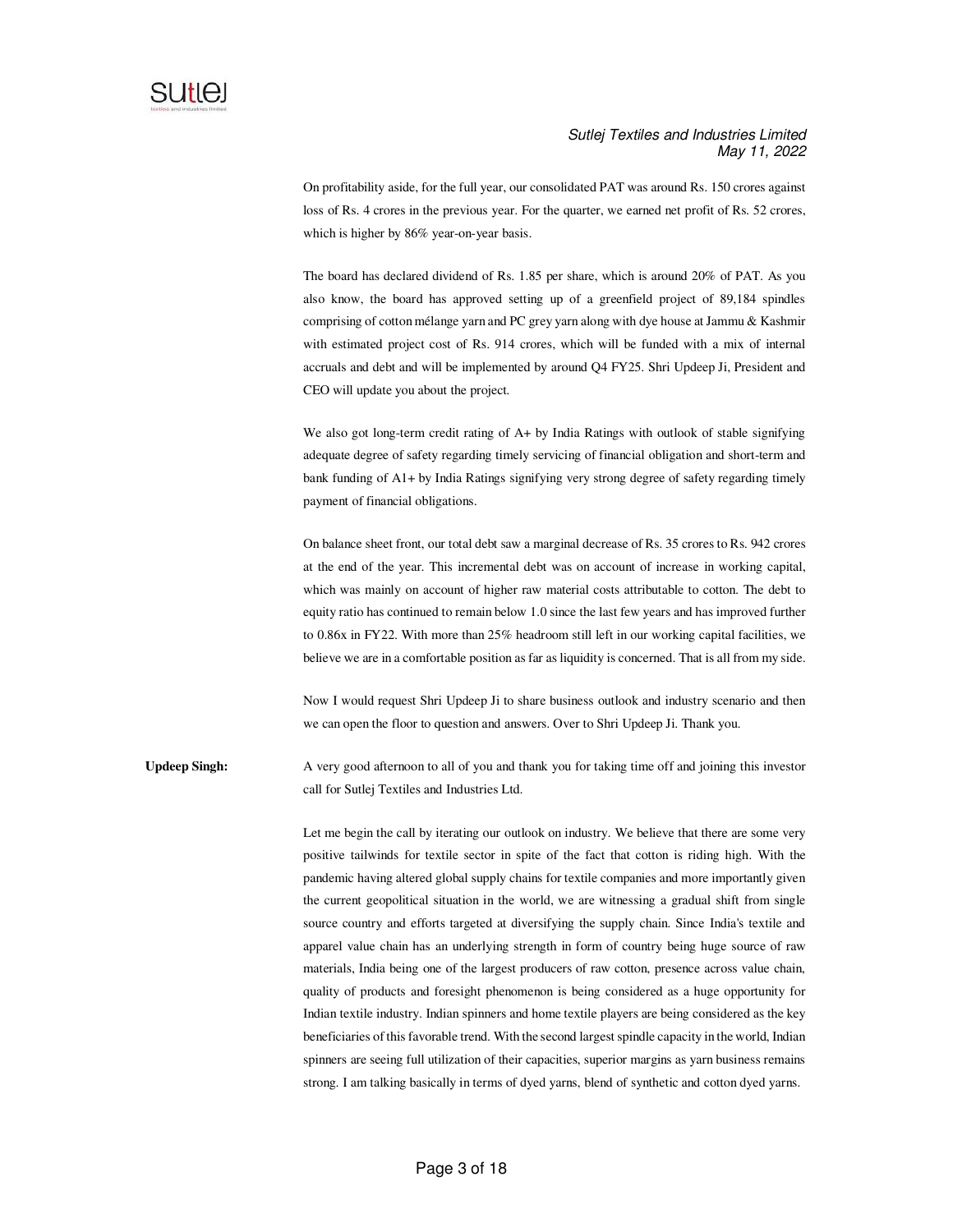

The unprecedented growth and improvement in profitability over the last few quarters has been on account of China Plus One policy and US ban on Chinese textile products mad from Xinjiang cotton. With expansion in capacity, consolidation and export demand for Indian yarn is still at a reasonably good level, Indian spinning business is witnessing growth. In this, I would say that Government of India has also played a role.

The policies of Government of India with PLI with mega textile park and overall impetus to the industry, this industry is bound to grow with, at the moment on the grey yarn, I understand there are certain pressures. Sutlej Textiles being a trusted brand in yarn segment has been able to capitalize on these opportunities, which is evident from the results. However, we are not present in the grey products segment in a big way, which is needed to compliment to dyed and mélange product offering.

In view of increasing demand of various blends in terms of man-made fiber and cotton, polyester, viscose across multiple categories of end use, there is a market potential for grey blended yarns, both in domestic and export market. This has given us confidence to launch a greenfield project of almost 89,000 spindles comprising of cotton and blended mélange yarns and PC grey blended yarns along with a dye house in Jammu & Kashmir at an estimated cost of Rs. 914 crores, which will be implemented around Q4 for the financial year 2025. The project will be funded through internal accruals and debt.

Any more questions we will be able to take in our question-and-answer session and we believe that with all these positives going for us, Sutlej Textiles is well placed to continue its strong performance and add value to stakeholders. Thank you very much.

**Moderator:** Thank you very much. We will now begin the question-and-answer session. The first question is from the line of the Yash Agarwal from JM Financial. Please go ahead.

- Yash Agarwal: I just wanted to check how the demand situation is panning out going forward. Obviously, you reported 95% to 96% capacity utilization. What do you feel would be the capacity utilization in the first half of the current financial year and also, we have had a very-very good quarter-onquarter expansion in EBITDA margins, so was that led by inventory gains or it is better spreads and are these spreads sustainable, maybe not at this current level, but at elevated levels?
- Updeep Singh: In the last quarter, we have achieved a capacity utilization of almost 95% which has shown significant improvement over the earlier quarters, which were hit a little bit by pandemic. In this quarter also, we should be able to achieve around the similar capacity utilization and going forward, we should be hovering around 95% which is good enough for looking into the aspect of being in dyed segment where the lot sizes are getting a little smaller. We should be able to achieve 94% to 95% utilization throughout the year.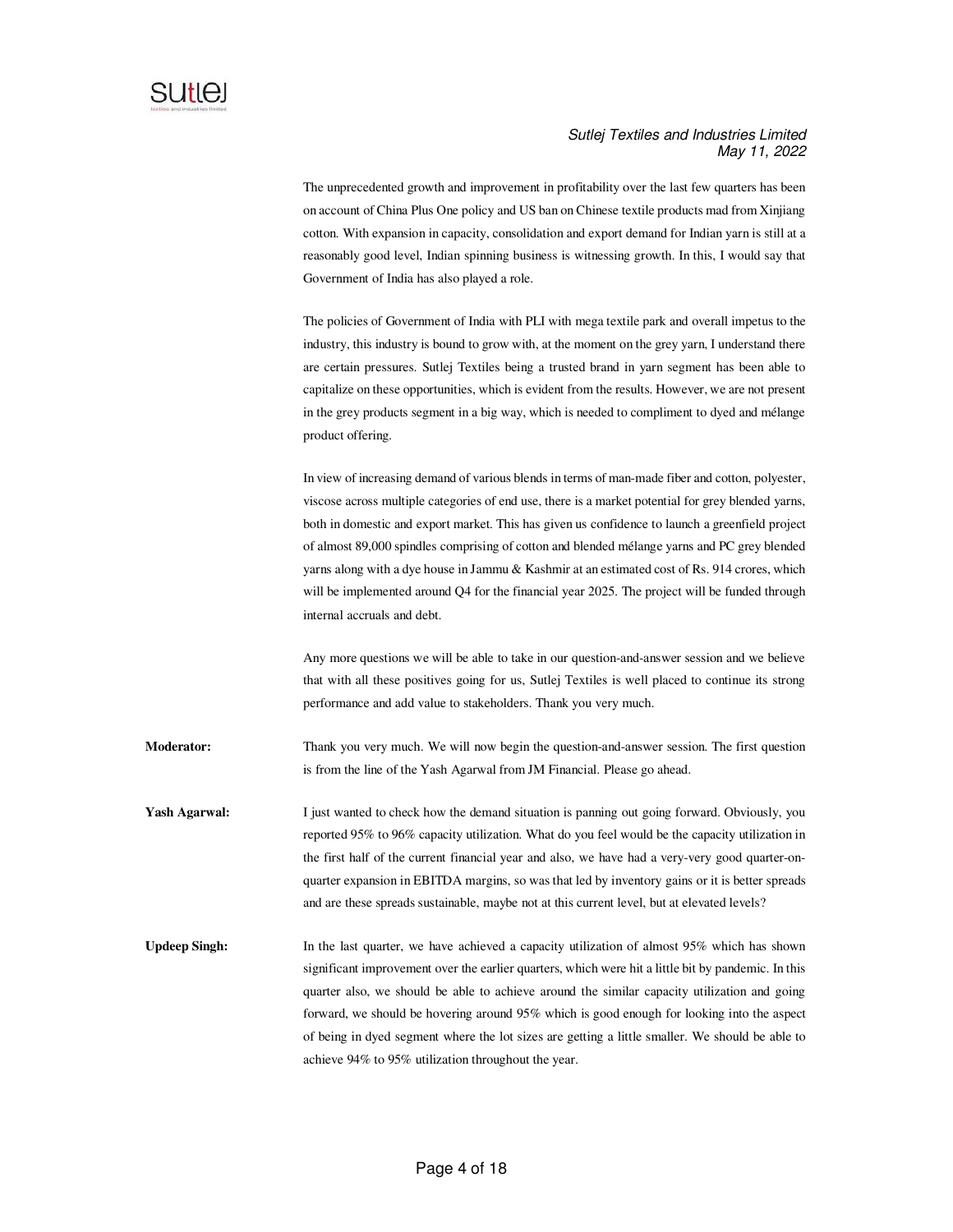

| <b>Yash Agarwal:</b> | So, where is this demand coming from? The export share is going up, but is it sustainable at 47%<br>to 48% level?                                                                                                                                                                                                                                                                                                                                             |
|----------------------|---------------------------------------------------------------------------------------------------------------------------------------------------------------------------------------------------------------------------------------------------------------------------------------------------------------------------------------------------------------------------------------------------------------------------------------------------------------|
| <b>Updeep Singh:</b> | So, there was a little bit of pent-up demand and mainly in the synthetic yarns, export market has<br>been good and we expect that at least for a couple of quarters, this is going to sustain very well.<br>So, we expect that our exports in terms of synthetic yarns would be good enough in the coming<br>2 quarters as well.                                                                                                                              |
| <b>Yash Agarwal:</b> | Also, how are the yarn realizations panning out? I mean I can see that there has been some<br>increase quarter-on-quarter on yarn realization, so are we sustainable and coming back to the<br>spreads question, how are the spreads currently and the outlook?                                                                                                                                                                                               |
| <b>Updeep Singh:</b> | If you look at cotton, in case of cotton mélange yarn, the realizations have not grown in the same<br>percentage value if you look at the raw cotton, but we are able to recover almost $70\%$ to $75\%$ of<br>the increase in the cost. Whereas, in case of synthetics, I think the recovery was a little higher<br>than cotton. So, I would say that depending on the fiber prices, we were able to recover<br>realization to the extent of almost 90% plus |
| <b>Yash Agarwal:</b> | And what has been the raw material escalation on the synthetic side in the last three to four<br>months?                                                                                                                                                                                                                                                                                                                                                      |
| <b>Updeep Singh:</b> | If you look at raw material escalation on synthetic side, in the last three months, the polyester<br>fiber has gone up by almost 12.8% and viscose has gone to the extent of almost 2.6% and acrylic<br>fiber by $6.5\%$ and recycle by almost $6.5\%$ .                                                                                                                                                                                                      |
| <b>Yash Agarwal:</b> | And we've been able to pass on the cost associated?                                                                                                                                                                                                                                                                                                                                                                                                           |
| <b>Updeep Singh:</b> | Yes, we have been able to do that plus it is not only the fiber it is the other cost in terms of dyes<br>and chemicals as well. So, dyes and chemicals input cost as well as the fuel cost. In the last<br>quarter, the fuel cost was also riding high and now again they are little higher. So, I think we<br>were able to pass on a part of that to the consumer because of the pent-up demand as well.                                                     |
| <b>Yash Agarwal:</b> | On your EBITDA margins, are low double-digit margins something which you feel is<br>sustainable for FY23 given the fact that there is 95% utilization that you are targeting?                                                                                                                                                                                                                                                                                 |
| <b>Updeep Singh:</b> | Yes, we are confident of doing that, and we have taken certain steps also so that we are able to<br>sustain these margins.                                                                                                                                                                                                                                                                                                                                    |
| <b>Yash Agarwal:</b> | On your CAPEX, when is it coming on-stream and how much will it add to the turnover on full<br>utilization?                                                                                                                                                                                                                                                                                                                                                   |
| <b>Updeep Singh:</b> | Depending on a couple of things. One, the delivery of the machines because nowadays the<br>delivery of the machines is a little erratic. So, we will book our machines well in advance. We                                                                                                                                                                                                                                                                    |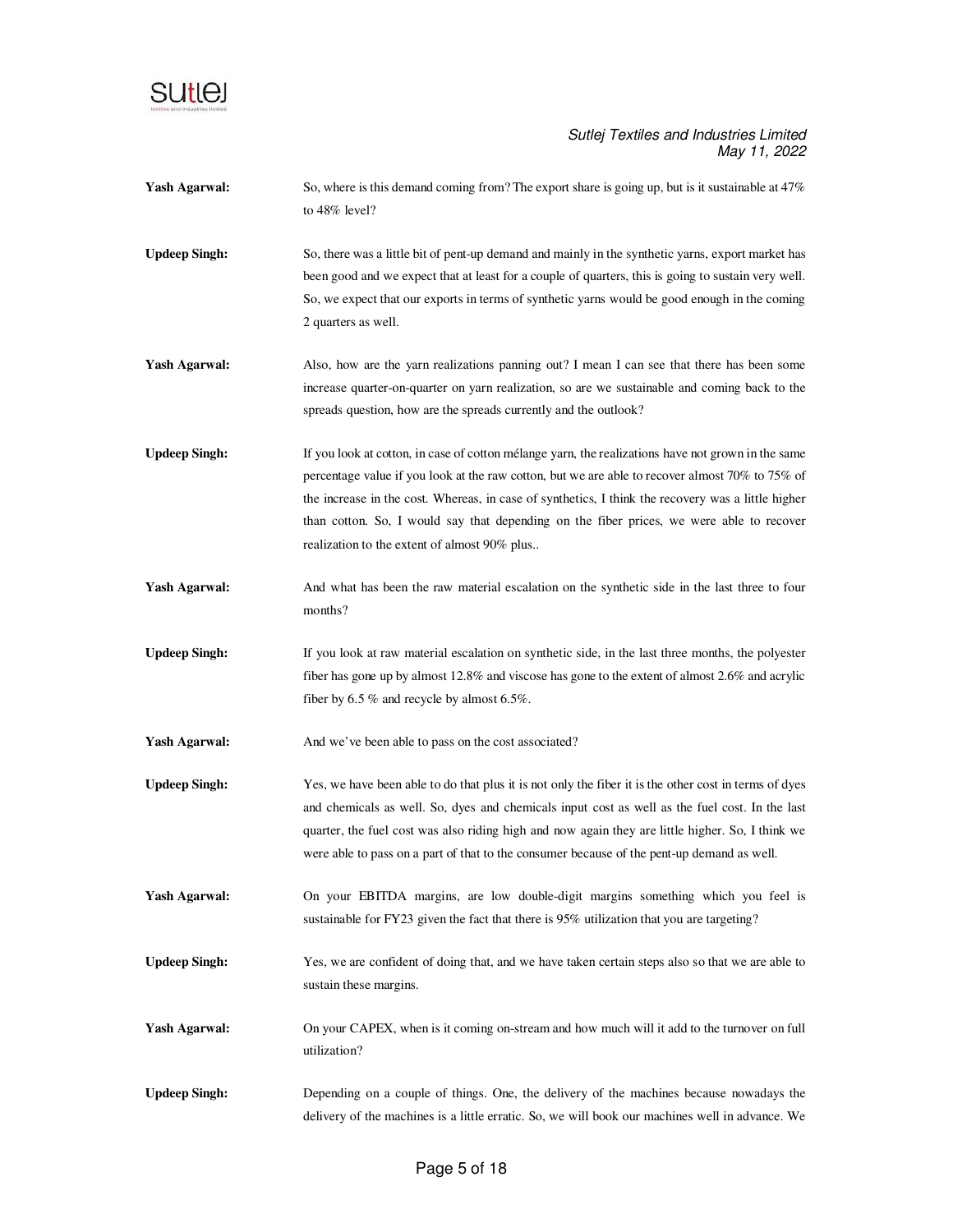

will do that now since this project has been approved by the board, so we should be able to add a turnover of almost Rs. 850 crores on an annual basis, which has been estimated with good margins as well.

Yash Agarwal: Just a follow up on the CAPEX. Will this be commissioned maximum by end of FY23 or it could spiral over to FY24 also?

**Updeep Singh:** No, it will go to FY25 depending on the size of the project and also delivery of the machines.

- **Moderator:** Thank you. The next question is from the line of Prerna Jhunjhunwala from Elara Capital. Please go ahead.
- **Prerna Jhunjhunwala:** I just wanted to understand your improvement in profitability on a QoQ basis. What really drove the gross margins as well as EBITDA margins for you from the product mix perspective and from the demand perspective?
- **Updeep Singh:** I would say quarter-on-quarter, we have been able to be a little agile in shifting our products answering to the market demand on immediate basis. For example, when we increase our exports, so the particular market of export and what sort of yarn is required, may it be on the cotton mélange side or on the synthetic dyed side so, we were able to shift our product mix within the least possible time thanks to our manufacturing unit that we could have that flexibility. If you recall, I think, in one of my earlier calls, I had said that one of the things which we are implementing now is the flexibility to shift wherever we need cotton mélange to dyed synthetic then within the dyed synthetic, the count range. So, these are the flexibilities we created. Another flexibility we created was on the lot sizes because the market demands lot sizes smaller and we also pay the premium for that. So, that is the flexibility we created in our manufacturing units that helped us, number 2. Number 3, we explored certain new markets and I would say, market segments. One is the geography, we explored certain new geographies and also, we explored new market segments in terms of little bit moving away from apparel. So, we moved towards home textiles where we could apply yarn for different applications. So, these were the major reasons that we could get profitability quarter-on-quarter riding on also our efficient purchase of raw materials. So, I must compliment my team there that we could exercise a very professional approach and very well thought market researched approach in covering our cotton and also the raw material for that. So, these are the major reasons, which led us to this level of profitability quarter-on-quarter.
- **Prerna Jhunjhunwala:** How much quarter inventory now you would have and if you can share what will be the cost for the same which you will be using for the next 6 months or 8 months.
- Updeep Singh: These are certain numbers, if you look at the inventory, I think we should be carrying close to about 90 days or even a little more. I would say to the extent of 100+, but the cost would be a little less than the prevailing market price of cotton.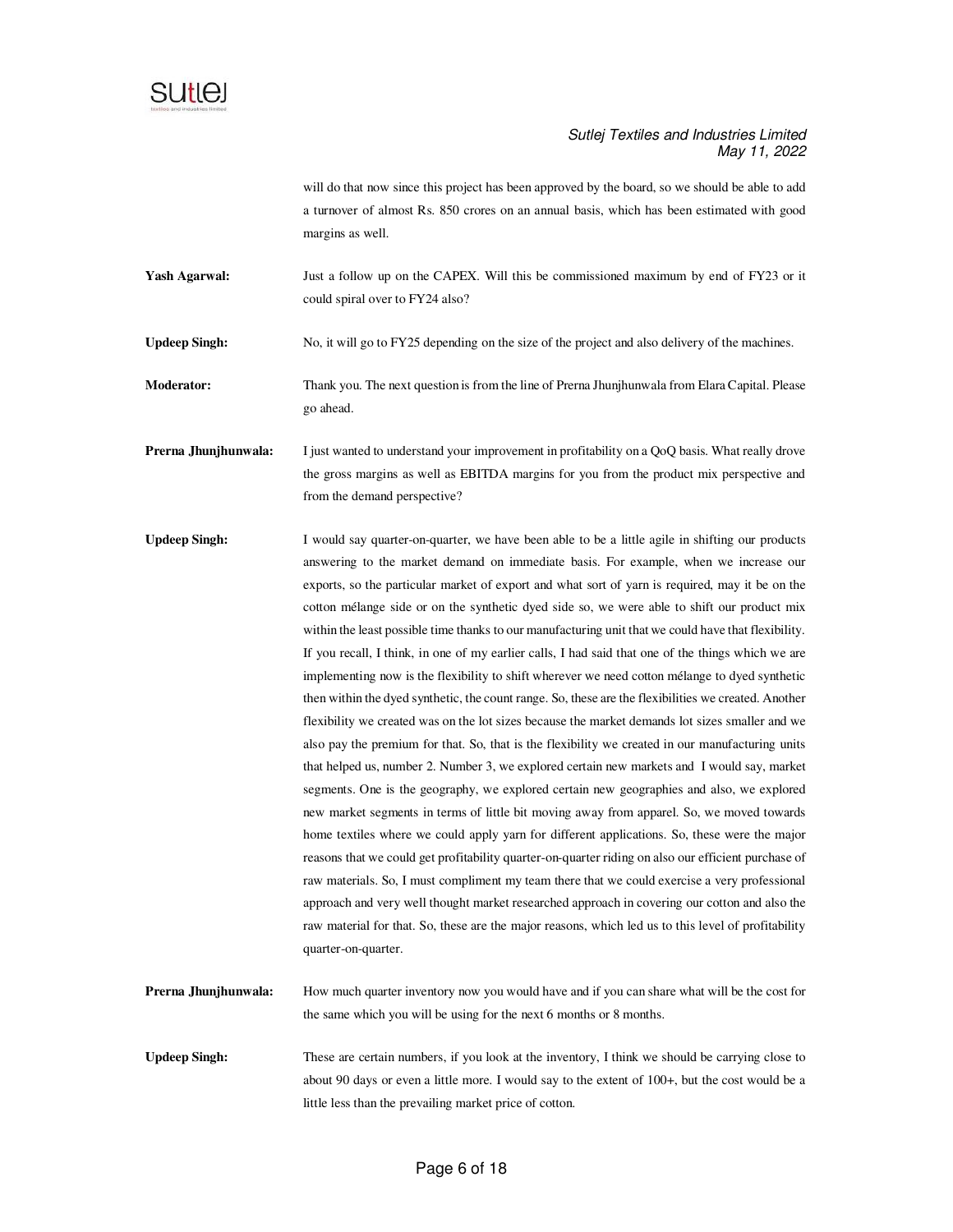

- **Prerna Jhunjhunwala:** In the current product mix, could you give us a bifurcation between mélange yarn, PC and if at all you've sold any grey, just to help us understand how these mixes have moved over the last 1 to 2 years?
- **Updeep Singh:** If you look at our capacity, we have almost 55:45, sometimes 50:50, that is what I said. We have kept a flexibility of almost 10% on 50:50, so we could go either way. So, I can say that as per our capacity and our product mix, we are 50% on cotton 50% on synthetic with 10% buffer to go either way depending on the market.
- **Prerna Jhunjhunwala:** Okay, so flexibility of 10% odd is what you have created. Could you just help us understand the demand side on the apparel segment because you are largely catering to the apparel segment, so how is the demand panning out? Which key markets are doing well in terms of woven, knit and key export markets, which are doing well? Some color on how the demand is panning out.
- **Updeep Singh:** If you look at within domestic, in India, the market in terms of Bhilwara**,** this cluster has done well in terms of suiting. Similarly, certain corporates, there the suiting segment has really moved on over the last quarter. In terms of exports, the biggest market in the last quarter over the period of time had been Turkey. In addition, the markets like Brazil have also helped us to grow in this.
- **Moderator:** Thank you. The next question is from the line of Vikram Vilas Suryavanshi from Phillip capital. Please go ahead.
- **Vikram Vilas Suryavanshi:** Most of the questions were answered, but if you can comment on the benefit of this green fiber plant for us in this rising cost structure and then your outlook on home textile business.
- **Updeep Singh:** First of all, I'll tell you about the green fiber project. This green fiber project now is on full stream. We clocked almost 97% of the plant utilization and most of the product goes in our spinning unit wherein we have got benefit after the stabilization. It took about 3 to 6 months to stabilize the plant because it is a continuous process and the quality of raw materials has also deteriorated little bit, so we have to have a balance between the productivity, production utilization and the raw material yield as well. So, I think now we are at a stage where we are fully utilizing the plant and also making some value addition in our product mix. So, that has helped us in our spinning units and we have not taken full benefit of this and we can see this in terms of the quality of our yarn based and the consistency of the raw material. So, this project has really helped us to further our yarn business in the markets, which are sensitive in quality and also with the consistency of the raw material we are able to achieve little bit better productivity.

**Vikram Vilas Suryavanshi:** Are we importing any raw material for this plant?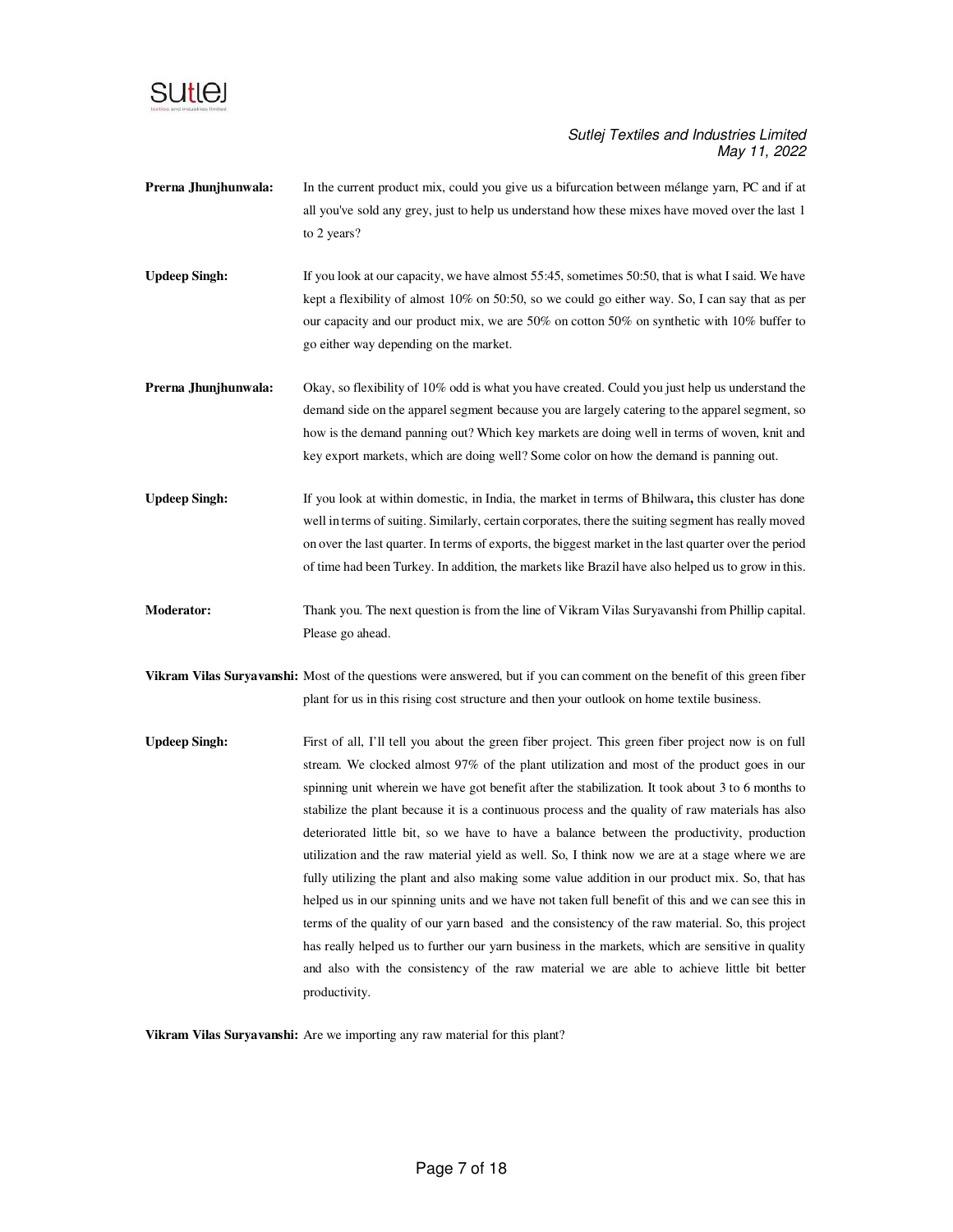

- **Updeep Singh:** As of now, no, because the flakes import was open, but still the licenses are to be granted. So, we have applied for that and that would be only to the extent of 20% of the capacity of the plant. It is bottles, which is collected in India only.
- **Vikram Vilas Suryavanshi:** Sir, outlook on home textiles, how are we seeing the demand panning out and our opportunities to grow from the current level?
- **Updeep Singh:** Our home textile is one business where the category we are in that is upholstery and drapery, that has given us good opportunities this year. In the last couple of years, we have been making products and launching products. This being a little longer order cycle category, so now this year we have already launched products. We are getting good traction in the export market, especially in UK and US, which are a little higher margin markets as well. Here, once you submit the sample, it takes you about 8 to 9 months to get the first 1,000 meters order. So, we have crossed that stage and I think in this year, we are going to do much better and be positive in the home textile business. In addition, in domestic market, we have launched a cut service under the name *'Nesterra'*. We have been able to clock almost 300 stores pan India and also, we have got a good traction. Our 8 collections are already out with almost 1,100 SKUs and we will be able to launch another 7 to 8 collections by July this year. So, this will increase our reach within India and on the brand product as well.
- **Vikram Vilas Suryavanshi:** The last question from my side about the way cotton prices have increased and the grey yarn prices have also increased significantly, are we seeing some demand shift to blended yarn because of that or how that parity typically was, even beyond that?
- **Updeep Singh:** Today, keeping the cotton prices in mind, they are riding very high today. If you look at cotton prices, they have touched Rs. 1 lakh per candy. So, people are shifting to some extent to go towards the blends more where the percentage of cotton is being replaced by either polyester or viscose. It will be difficult to replace whole of cotton. I can't think of that, but yes, today if you look at on an average, I would say 10% of the cotton in the blends has given way to viscose and increase in polyester and most of the mills are trying to make blended yarns or 100% polyester yarn for particular applications. So, definitely yes, cotton is giving part of its blend to viscose and polyester.
- **Moderator:** Thank you. The next question is from the line of Ritesh Poladia from Girik Capital. Please go ahead.
- **Ritesh Poladia:** On greenfield expansion, what would be the debt component and over 3 years, would you go up higher of 1x debt to equity?
- **Updeep Singh:** Debt component would be to the extent of 65:35 ratio.
- **Ritesh Poladia:** So, your debt/equity on fixed basis can go up from over 1x debt equity, right?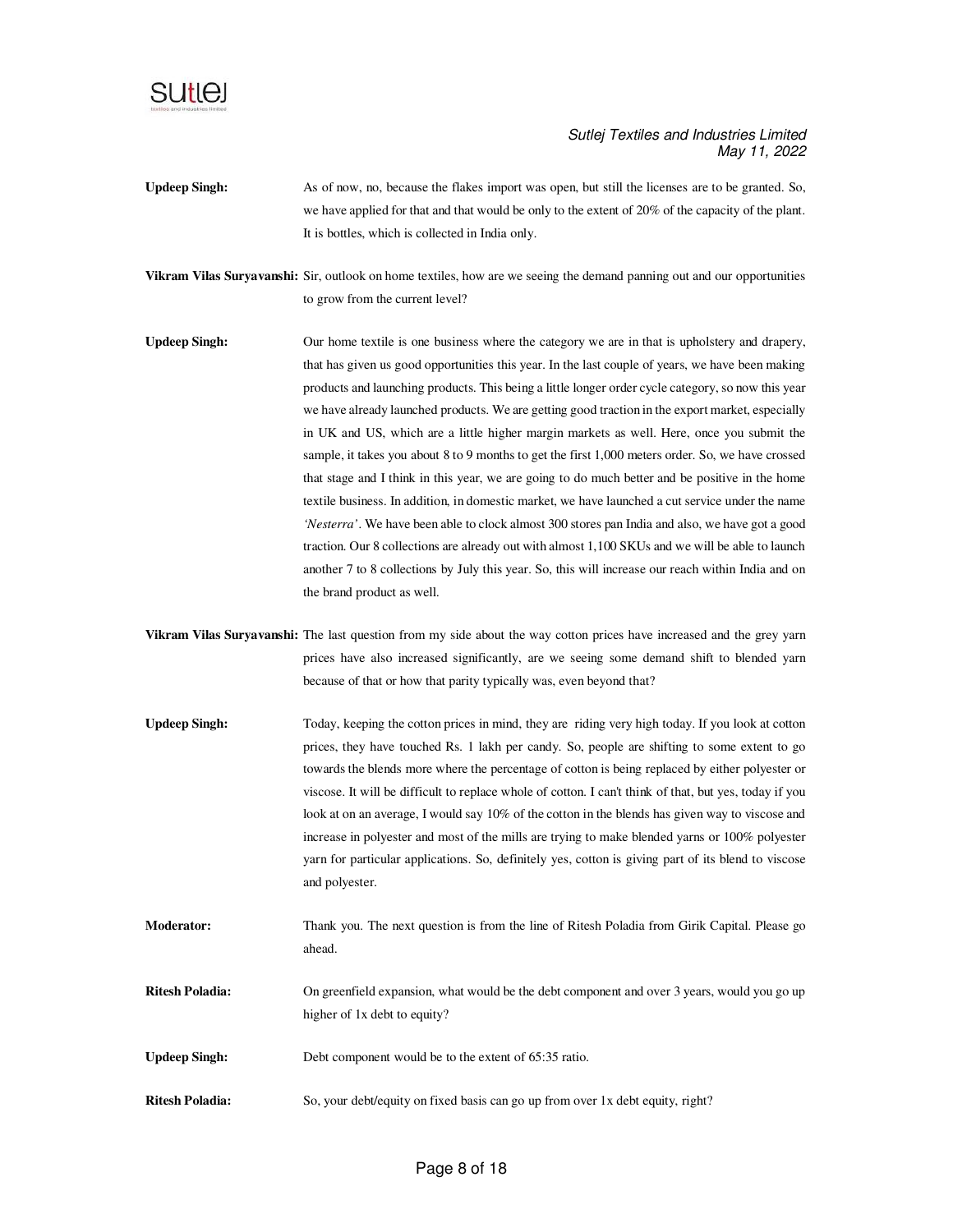

- **Bipeen Valame:** Actually it is moving up only in one of the years when the project is actually just getting launched and then it comes down, but to be very frank, in our all financial models considering the benefit of this project, we are seeing it is just touching to 1 in 1 year, but then it comes down. So, overall we are expecting it to remain 1 or lower.
- **Ritesh Poladia:** Is your production now optimum to the pre-COVID levels because during COVID, there was higher demand of low margin products than higher margin, so is that production on optimum basis or still there is a room of improvement in this 95% utilization?
- **Updeep Singh:** I would say that during COVID, we changed our product mix. If you say the capacity utilization, yes, it is 95% + and in dyed, we can go a percentage more, if at all, depending on the lot sizes. Again, I am coming to that because the lot sizes are reducing day by day. So, I think we are at the optimum level, but there is always scope for improvement as far as the internal efficiencies are concerned. So, I won't deny the fact.
- **Ritesh Poladia:** I get that 94% to 95% is this, but your product mix is optimum now?
- Updeep Singh: No, this is ever changing because what sounded optimum to us 3 years or 2 years ago is suboptimum now, but our new product development teams, they are out in the market to develop new products and new segments. So, I would say yes, today what we can manufacture, we are doing one of the best things, yes going forward, we might have to change our product mix depending on the market demand whether it is more towards the home textile or more on other segments, even for technical textiles, so I would say it will be ever evolving product mix.
- **Ritesh Poladia:** That would have a good margin or lower margin?
- **Updeep Singh:** It will be a good margin, of course, depending on the market. Suppose there is something which crashes the demand and we have to run the spindle, then margin could reduce, but more or less, I would say it will be margin up north. That is why we are developing new products.
- **Moderator:** Thank you. The next question is from the line of Dhaval Shah from Svan Investments. Please go ahead.
- **Dhaval Shah:** I just want to understand one thing from a near-term perspective, are you seeing pressure on the spreads because of the cotton prices and also pressure on your EBIDTA margin because the other cost, you mentioned you will be able to maintain margins at the lower double-digit also and so the volumes at 95% utilization? So, want to get a sense that what is happening in terms of the spreads in the near term and also this higher demand you said it has shifted to non-cotton, but because of the geopolitical issues, which are happening, what is your sense on the demand side because some of the research I read is mentioning about some stress to the Indian textile mills.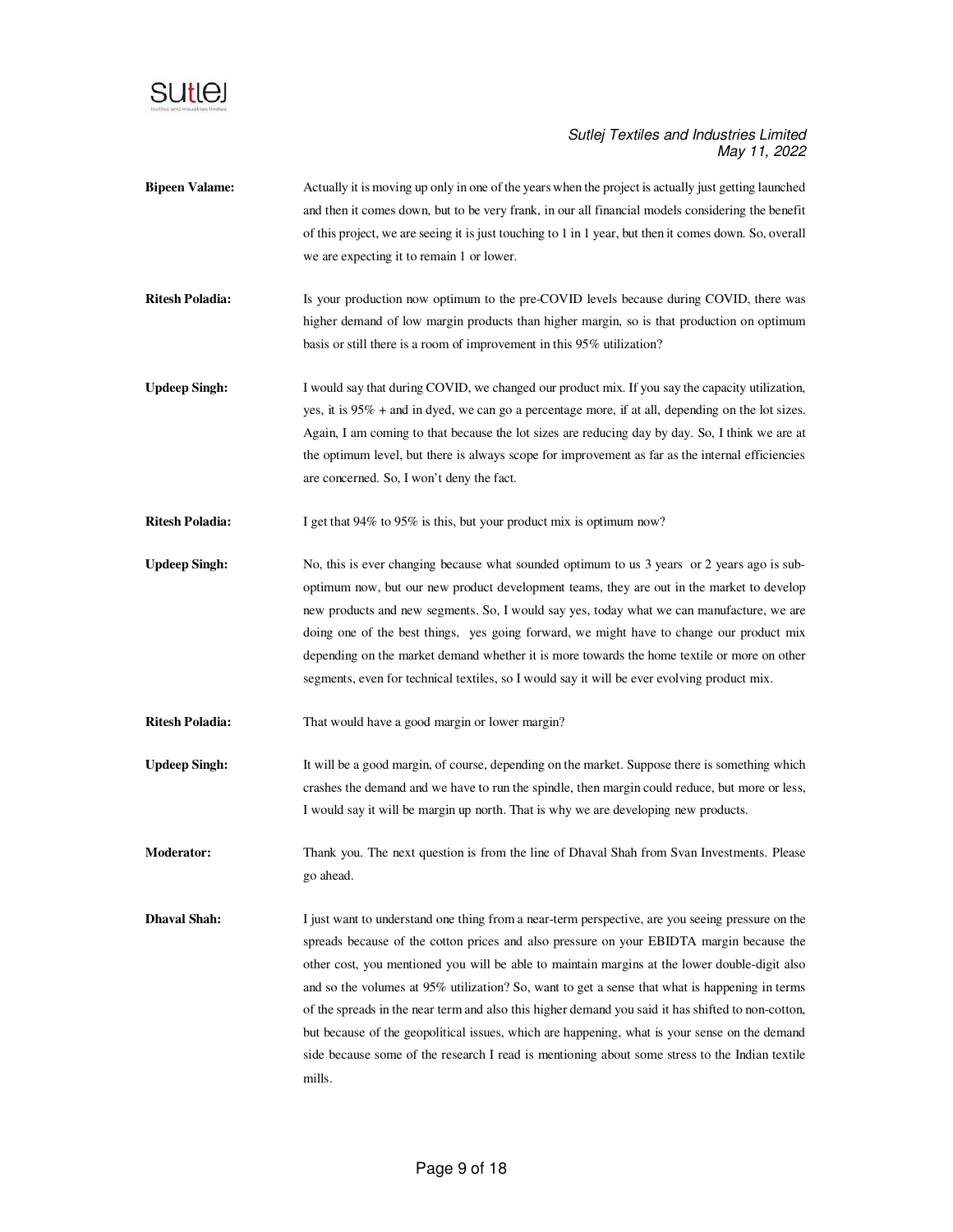

| <b>Updeep Singh:</b>    | There are two different segments. Number 1, if you look at cotton, there has been a pressure on        |
|-------------------------|--------------------------------------------------------------------------------------------------------|
|                         | the cotton prices, especially on the grey cotton yarn prices because the spread in grey cotton yarn    |
|                         | is now very much reduced, so that is one and when the spread increased, the grey cotton spread         |
|                         | increased exponentially last year if you all recall. Whereas the spread in case of dyed mélange        |
|                         | yarn did not increase to that level and that faster. So, it went up slowly in case of dyed and cotton  |
|                         | mélange yarns. So, similarly I see now, the spread in dyed and cotton mélange yarn would be            |
|                         | impacted, but not to that extent because these are all value-added products and the brands have        |
|                         | to buy these. So, with little bit of tweaking in the product mix, I think we do understand there       |
|                         | will be a pressure on the spread, but not to that extent as we are witnessing in the grey yarns.       |
| <b>Dhaval Shah:</b>     | Sir, if you could elaborate in terms of the percentage terms, what sort of pressure do you see         |
|                         | between both the categories?                                                                           |
| <b>Updeep Singh:</b>    | I see a little bit in terms of percentage if you look at, I see little bit more pressure on the cotton |
|                         | side because of the cotton prices and in India, the polyester fiber being available fresh as well as   |
|                         | recycled in good capacities, I think there will be less pressure. If I have to say on a scale of 0 to  |
|                         | 10, I see pressure on cotton to the extent of almost 40% and on polyester to the extent of 20% or      |
|                         | even less. So, I don't see much pressure on the polyester side.                                        |
| <b>Moderator:</b>       | Thank you. The next question is from the line of Yogansh Jeswani from Mittal Analytics. Please         |
|                         | go ahead.                                                                                              |
| <b>Yogansh Jeswani:</b> | Most of my questions have been answered, just a couple of follow ups. The greenfield CAPEX             |
|                         | that we are planning, will the entire 89,000 spindle capacity come in a single phase or is this        |
|                         | spread in 2 or 3 phases?                                                                               |
| <b>Updeep Singh:</b>    | It is a single phase project. The only thing is that depending on the machine deliveries, for          |
|                         | example 89,000 spindles cannot be installed in a single day. It will be spread over a period of 6      |
|                         | to 8 months, but it is a single phase project.                                                         |
| <b>Yogansh Jeswani:</b> | And we are not planning to add any fabric process to it, just the yarn as of now or is there a scope   |
|                         | for adding fabrics as well?                                                                            |
| <b>Updeep Singh:</b>    | In this particular project, we are only looking at the yarn and the dye house, the dying capacity      |
|                         | for the yarn.                                                                                          |
| <b>Yogansh Jeswani:</b> | I was just looking at the announcement that couple of other industry peers have made. So, Rs.          |
|                         | 900+ crores number that you have highlighted for 89,000 spindles seems to be a bit on the higher       |
|                         | side compared to what others are doing. A couple of them have announced brownfield CAPEX               |
|                         | and that is typically lower, but still your CAPEX plan seems to be on a very higher side. Any          |
|                         | specific reason for that or am I missing something here?                                               |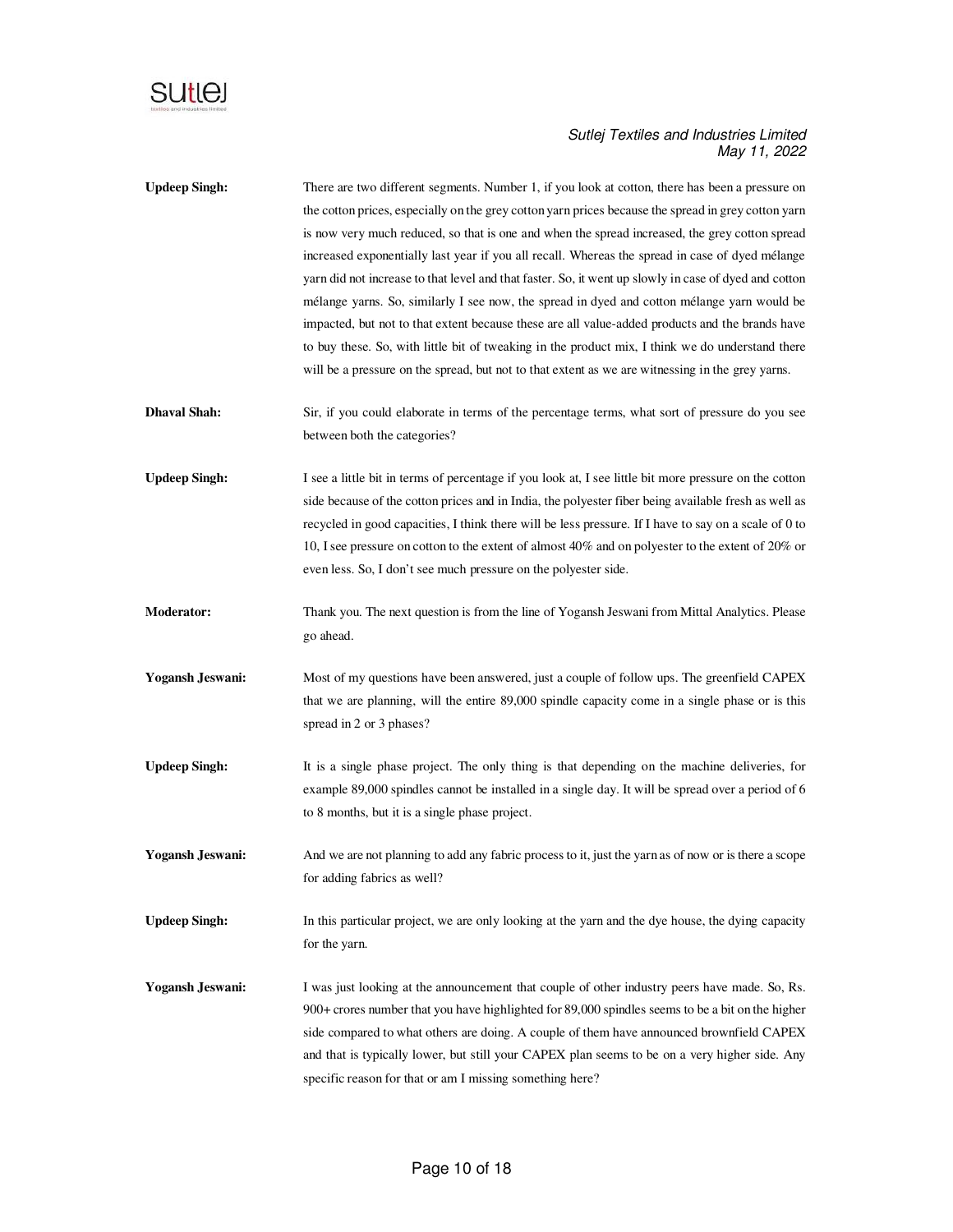

| <b>Updeep Singh:</b>    | There is a reason, which I can tell you. Number 1, part of this capacity is mélange yarn capacity,<br>so it is a double process. So, what others might have announced is only spindlage. So, for<br>example if you say 50,000 spindles in mélange and 50,000 spindles in grey yarn, in mélange it<br>is almost a double process. That is one reason for additional cost. Number 2, here we are also<br>considering 40 tons dye house, a very modern 40 tons fiber dye house, which is adding to the<br>CAPEX. So, if you remove the cost of the dye house, then we are in line with the industry.                                                                                                                                                                                                             |
|-------------------------|---------------------------------------------------------------------------------------------------------------------------------------------------------------------------------------------------------------------------------------------------------------------------------------------------------------------------------------------------------------------------------------------------------------------------------------------------------------------------------------------------------------------------------------------------------------------------------------------------------------------------------------------------------------------------------------------------------------------------------------------------------------------------------------------------------------|
| <b>Yogansh Jeswani:</b> | And out of this 89,000, how many are we keeping for mélange and how many for the other?                                                                                                                                                                                                                                                                                                                                                                                                                                                                                                                                                                                                                                                                                                                       |
| <b>Updeep Singh:</b>    | We are configuring this, but these costs are based on almost close to 40,000 spindles of mélange.                                                                                                                                                                                                                                                                                                                                                                                                                                                                                                                                                                                                                                                                                                             |
| <b>Yogansh Jeswani:</b> | So roughly 50% we are keeping. And last question from my end. A couple of participants have<br>already asked you this, but in terms of the demand and from what we have been hearing from<br>other players like home textile players and garment players, they are seeing a lot of push back<br>and a lot of friction when it comes to passing on the prices and a lot of them are seeing limited<br>utilization going forward at least for the next 1 to 3 quarters, so in a situation like this where<br>cotton is so inflated and the demand from your end-consumers is getting pushed back, are you<br>still confident of passing on the price hike or are you also seeing some pressure now or some<br>friction from them coming in and do you hope to maintain such margins going forward in Q1-<br>Q2? |
| <b>Updeep Singh:</b>    | As I said, there is a push back especially if you look at the cotton side because the cotton prices<br>are really riding high. So, in case of mélange, I think the prices could be observed to the extent<br>of 60% to 70%. There is a push back, no doubt about it and we are with the industry. As in<br>synthetics, there is a little bit of less of that because there is a high demand of that, especially in<br>the export market. So, I would say there is a push back, but not to that extent in synthetics. So,                                                                                                                                                                                                                                                                                      |

**Moderator:** Thank you. The next question is from the line of Neeraj Mansinghka from White Pine Investment Management. Please go ahead.

So, in Q1 we are not expecting anything really drastically low.

Yogansh Jeswani: Could you share the average realizations for mélange and grey yarn and synthetic yarn? What are they currently and what were they in previous quarter?

**Updeep Singh:** There has been some increase. We can always share with you offline if you would like. So, you

Q1, we expect that we should be able to get close to the similar margin if not exactly the same.

can get in touch with the investor relation team, so they would be able to give you that.

**Neeraj Mansinghka:** Only two questions from my side. One, margin from the greenfield would be how much once it starts?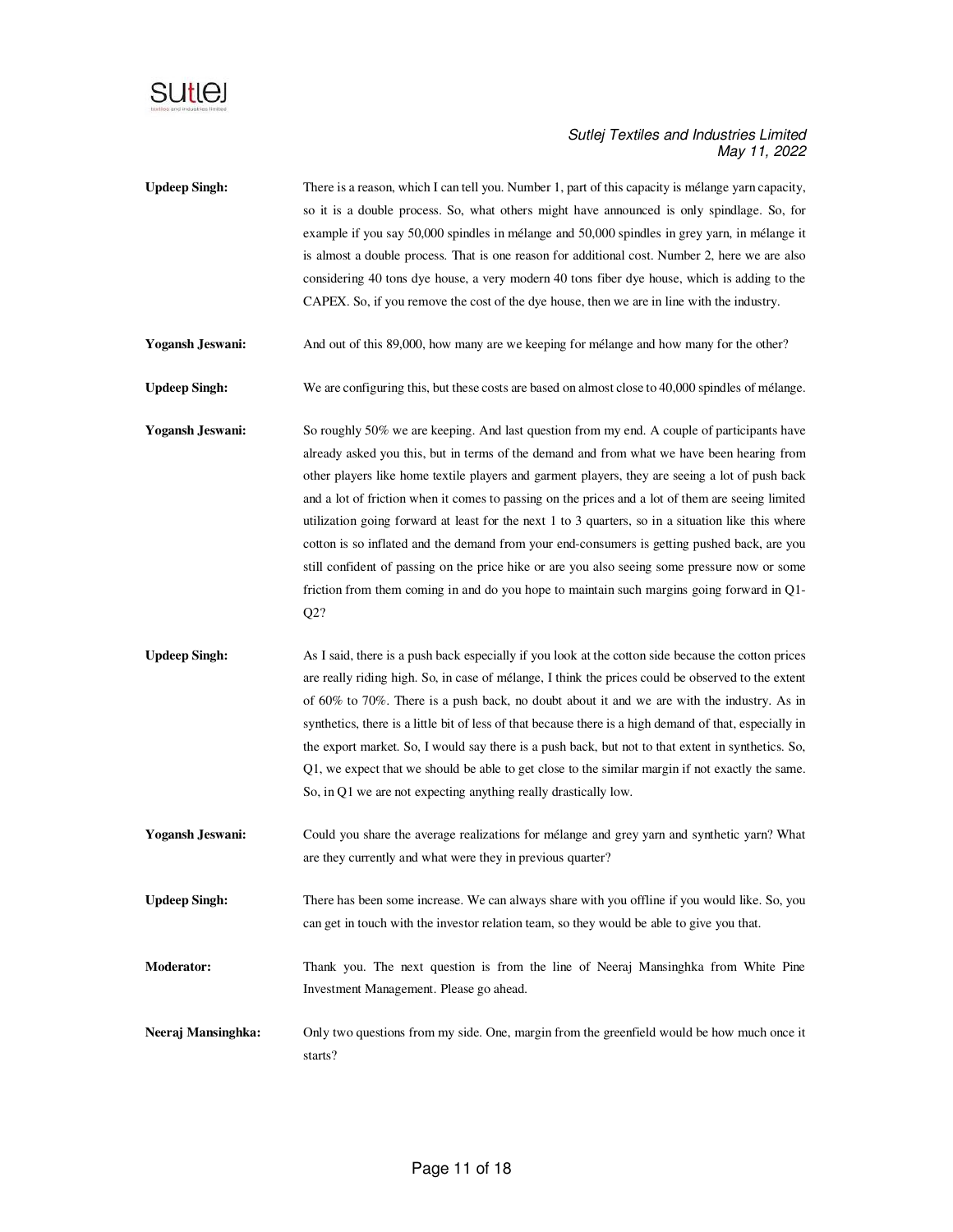

- **Updeep Singh:** If you look at the greenfield project, our margin on EBIDTA on sales would be to the extent of almost in double digits.
- **Bipeen Valame:** Above 17% to 18%. Here what we have considered is basically the State benefits. Jammu & Kashmir is having a special scheme and that's the reason we have decided to have the project there. So, we see that there is a good benefit of GST and also some interest subventions. On EBIDTA, we will get the benefit in terms of GST .
- **Neeraj Mansinghka:** So the margins will be 22% to 23% or 17% to 18%?
- **Updeep Singh:** So you asked in overall because we have to take out the cost of dye house. So, in the yarn it will be to the extent of 17% to 18%.
- Neeraj Mansinghka: What I am asking is whatever revenue is for Rs. 850 crores, on that what percentage margin would you get?
- Updeep Singh: So in case on the total revenue, the percentage margin would be to the extent of almost 18.2% or 18.3% as projected by us.
- **Neeraj Mansinghka:** You said sometime back that cotton inventory is holding at a similar price, then it means that you bought most of the cotton in the month of March or April mostly, because the prices have also spiked in the later half of April as well, so can you just clarify on the holding cost of the inventory of cotton?
- Updeep Singh: I think yes, the cost of cotton has gone up by almost 29% over the last 3 months. So, we have been holding some inventory even before and exact figures can be given by our investor team. I don't have it here the exact number as to what is the number we are holding and what is the cost of cotton we are holding.
- **Neeraj Mansinghka:** On the home textile, what is the utilization, when do you see the utilization going to higher numbers and how do you see the margin trajectory for the home textiles side?
- Updeep Singh: Home textile utilization in Q4 has been close to 70% and we expect that we should be able to increase it this year to the extent of about 80% to 82%. 85% is something optimal in this business because of the various designs and all that, so I think we should be able to achieve this within this year.
- **Neeraj Mansinghka:** And how will the margins move if the utilization goes to 85%, if you can give color on that as well?
- Updeep Singh: If you look at the margins because the costs are also increasing today coal costs are increasing, the chemical cost are increasing, we see that we should be able to have a good margin to the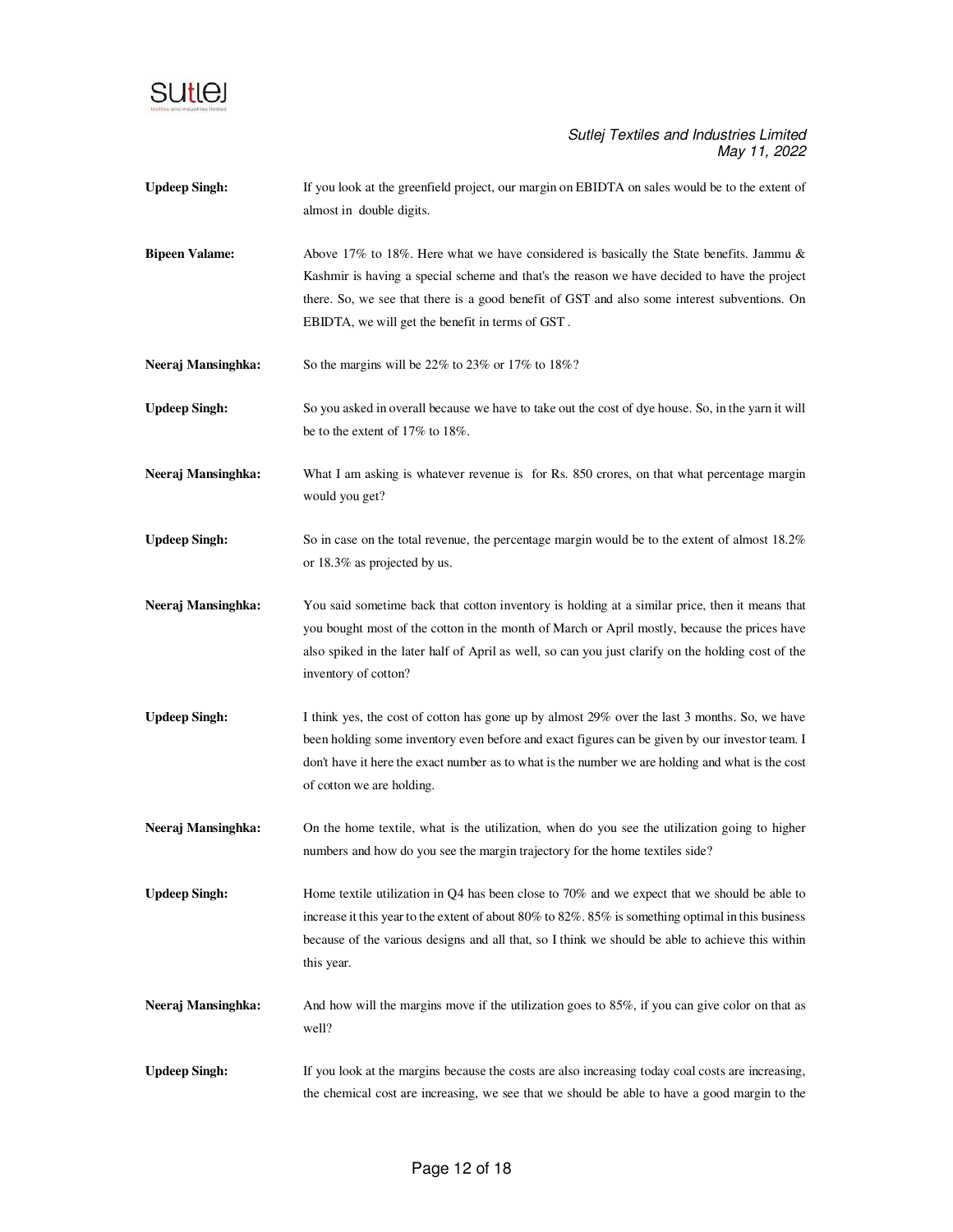

extent of EBIDTA levels in exports to the extent of about 14% to 15% and in domestic, it will remain under pressure in single digit.

- Neeraj Mansinghka: And this would be more heavy on the exports business? So, are you talking about 14% to 15% EBDITA margin on the home textiles once the utilization picks up? The last question is on the PV yarn. I think others have also asked and you have also answered, still harping on the topic, do you see PV yarn prices being impacted because of slowdown or do you see just discontinued margins for the next 6 months or 1 year?
- **Updeep Singh:** I think PV yarn prices in the coming months may see a little bit of correction, not that much, but that has been a good segment over the last one quarter or so, even a little more than that. So, we don't see too much of pressure on that, but yes there will be some pressure at least.
- **Moderator:** Thank you. The next question is from the line of Saket Kapoor from Kapoor and Company. Please go ahead.
- **Saket Kapoor:** Firstly, if we take the cyclical nature of the business, where are we in midst of the cyclicality that needs to be factored in with yarn prices, with cotton and the other components and how are we insulated from the vagaries of the cyclicality playing adversely on the business environment?
- **Updeep Singh:** Textile business is really cyclical worldwide. So, as far as we are concerned, we are looking to this based on a couple of things, one, our product mix, that is why if you see, we have a product mix both in cotton and wood base and higher base even in synthetics. So, this is one mitigation in terms of cyclical nature because it is not that always both the product lines would go down. So, this is our assumption and this is what we have seen even in pandemic. That is number 1 in terms of the fiber substrate. Now in terms of the product yarn, for example, we have been earlier mostly concentrated towards weaving. Pandemic taught us to go a little bit more towards the knitting side as well. So, today we have balanced our product mix of yarn in terms of raw material both for knitting and weaving and we have created our capacity in terms of flexibility in terms of interchanging the two product mixes. So, that is another way of mitigating this risk. Third, also in terms of export and domestic market, earlier we were almost I think over the years we have been at about 30% or even little less of exports. Now, pandemic and thereafter, today our export percentage has increased and there we have fixed capacities with the flexibility that this much of capacities are for domestic and this much for export and the balance we have given the flexibility to our teams to work on. So, this is the third flexibility we have created in terms of the market, domestic and export. The fourth one is the market outside India that is rather which continents, which countries we are serving and with what product mix. So, these are a few flexibilities we have created within the company so that we are insulated to the extent possible on the cyclical nature of this business.

**Saket Kapoor:** Sir, currently taking into account the high cotton prices, so they are bound to correct going forward. So, that will have a rippling effect on the yarn prices also and the spreading and then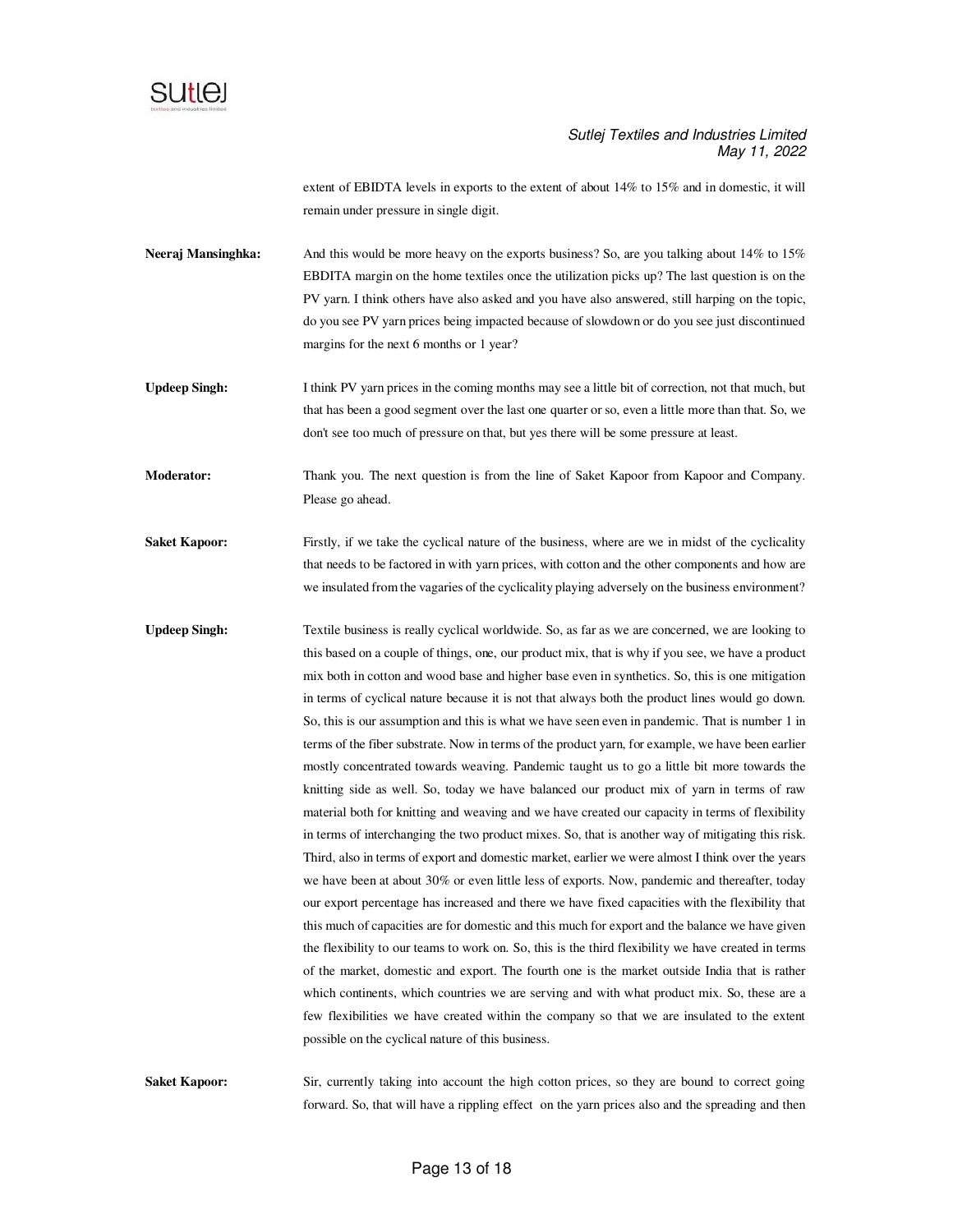

the destocking nature as the cycle plays on the downward. So, what would be our take on how are we going to manage the downtrend that may come in a quarter or two going forward?

**Updeep Singh:** That's a good question in the sense that I said before, when the prices go up, so the dyed yarn prices follow a steady path. Same would be the case in case the prices come down because as being different from grey that is something which happens immediate. In case of dye, there are long-term orders and there are commitments even to the brand and off the brand, so in that case, the impact would be there but it won't be that steep. So, it takes time to bring it down. So, for that we have prepared both in terms of our raw materials as well as in terms of our market. So, it is little different than grey yarn.

**Saket Kapoor:** What has been the amount of RoDTEP benefit from the government, which we have factored for this year and how much is still repayable, are we holding onto any credit position?

**Bipeen Valame:** So just to give you an answer if you remember that RoDTEP the Government added cotton in the RoDTEP, which was earlier not there and in synthetic, the Government dropped the RoDTEP benefit. So, overall, in operating income we must be factoring in around Rs. 20 crores to Rs. 25 crores on account of RoDTEP benefit. Now RoDTEP is 100% converted into the scrips. So, actually we have started selling the scrips and there was a demand also, but there was always a discount part on RoDTEP. So, the discount was earlier hovering at around 18% which got reduced to around 15% to 16%, which has been already factored in the number. So, as we get the scrips, actually now it is a seamless process online on the portal, so as we are realizing the scrips by selling the scrips.

**Moderator:** Thank you. The next question is from the line of Samarth Singh from TPF Capital. Please go ahead.

**Samarth Singh:** I just had one question. Do you have any commentary on the effect of the economic crisis in Sri Lanka on the Indian textile industry and on our Company?

**Updeep Singh:** Sri Lanka is one of the biggest customers from Indian textile industry for apparel business. So, there would be some impact, but I think that won't be too large to impact the whole industry itself. So, basically maybe some sectors, which are catering definitely to the apparel because that is more of on the apparel side with two giants present in Sri Lanka for the apparel business. There could be some impact, but not to that large extent and I think that would be tied over very soon. I don't expect too much of impact of that on our industry or on our company as well.

**Samarth Singh:** Would there be any benefit on the apparel side for Indian players?

Updeep Singh: For Indian apparel, there could be benefit, but then we have to scale up our garmenting. Basically, Sri Lanka is a garmenter. So we need to scale up our capacities and efficiencies on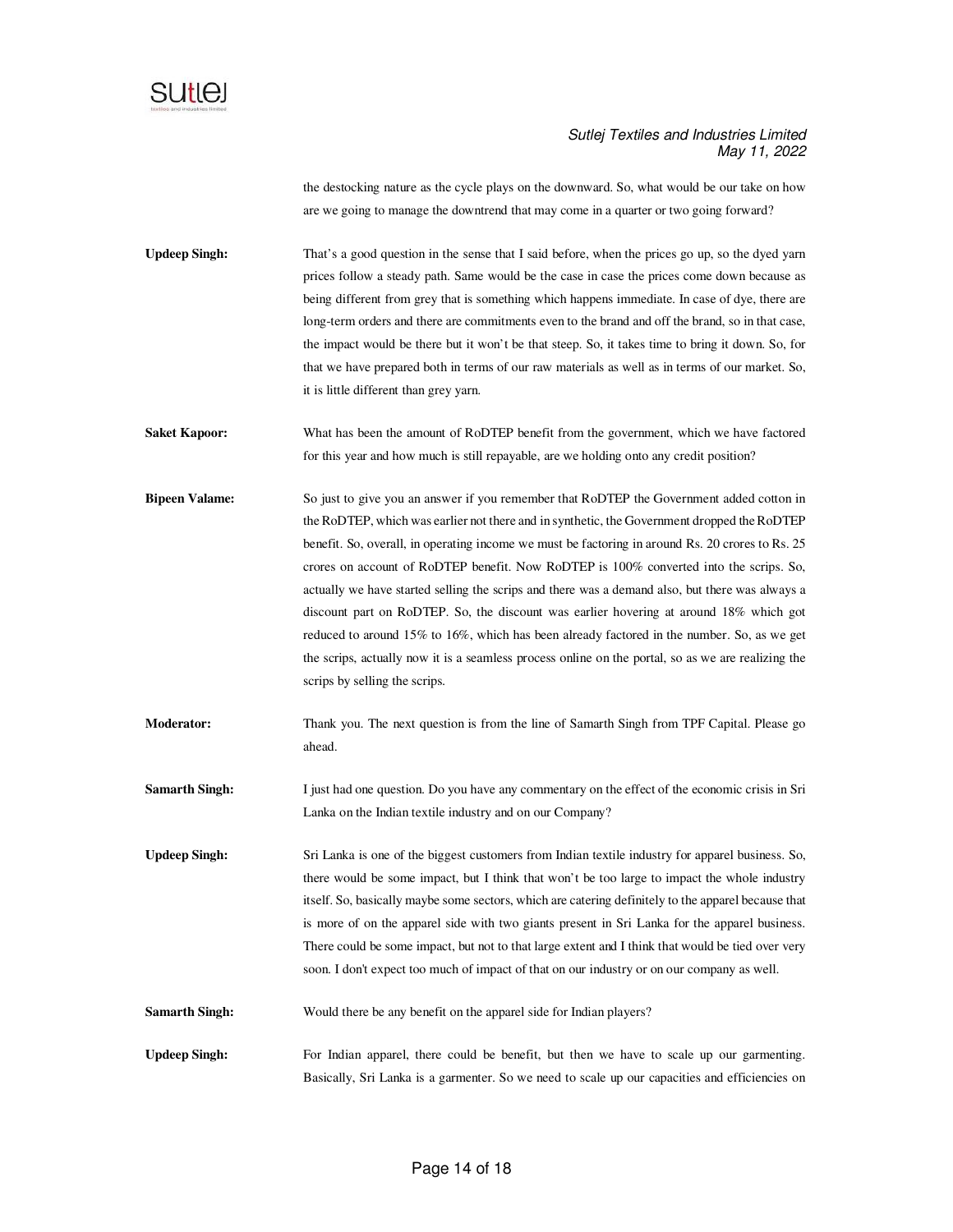

garmenting to get all the benefits what we can achieve from this situation in Sri Lanka and I don't know what could be the time lag in case of garmenting to ramp up these capacities.

**Moderator:** Thank you. The next question is from the line of Amit Agarwal, an individual investor. Please go ahead.

**Amit Agarwal:** My question is regarding the Nesterra Brand. If I am right, this is catering to the consumers and not to the store owners. So, how is this brand shaping up and is there any expansion on the margins because of creating your own brand and who are we competing with in this particular segment?

**Updeep Singh:** I would say that Nesterra is a cut service brand where we are catering to the retailers. We are not directly going to the consumers. So, it is at the retail point. So, today we have reached the retail points of almost 300 retailers and we are slowly progressing because here you need a lot many of collections and SKU's. So, we have ramped that and over the last 6 months, we have added almost 150 retailers in our fold. So, this brand today has reached to a service of almost 400 to 500 meters a day. We expect this to ramp up to 1000+ in the very near future with adding of more SKU's and the collections.

Amit Agarwal: Do you think there is a scope of expansion of margins because of creating your own brand?

**Updeep Singh:** Yes, there is, but at the same time there is a cost involved. So, we are going a little cautious on that, but definitely yes, there is expansion of profitability based on the brand, but that would come little later because we can't expect the brand to perform well within 1 year or 2 years of service.

Amit Agarwal: Sir, the consumer does not know the brand, the consumer is just buying the cloth, whereas it is the store owner that is asking for the Nesterra Brand, am I right?

Updeep Singh: That is what I am saying, to create consumer awareness, we need to invest in brand in terms of advertising as well. So, today we have done that in little limited way, but as it picks up, we will be going aggressive in the market. So, there has to be a pool of brand. When you go to a store, I first ask if there is Nesterra. So, I would say, as of now 30% to 40% is that and 60% is what retailers help as Nesterra.

Amit Agarwal: Are there any other brands in the market right now?

Updeep Singh: There are many. We have positioned ourselves in one of the higher end brands. Otherwise, if you go to market, this market is more on the unorganized sector. So, here we have a couple of good brands whom we are competing with.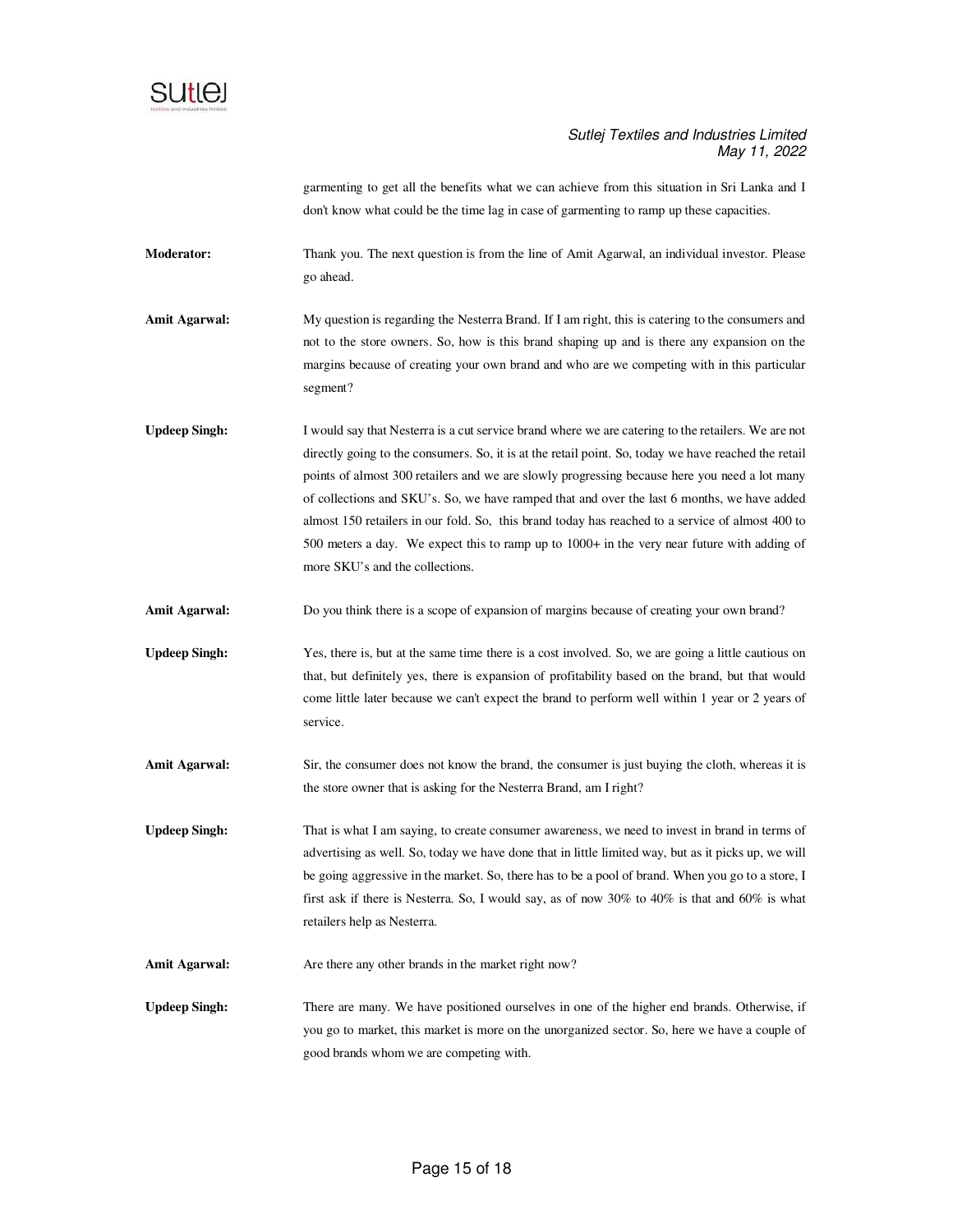

- Amit Agarwal: And my second question is regarding the cotton prices and the yarn industry. I have been reading articles where it has been mentioned that the yarn industry is shutting down because of high cotton prices in the last 2 to 3 months. Your conference is saying that there is hardly any impact. Could you throw the exact reason or are we supposed to find the pinch in the coming months if not right now?
- **Updeep Singh:** The industry is saying shutting down the spindles where they are grey spindles basically, number 1. These are small mills because if you see the cotton prices today require higher level of working capital as well. So, these are the small mills on grey and now on grey, the spreads have really come down. So I would say, in our case being dyed, it will take a little more time because when it went up, if you recall last year, last year grey cotton yarn people earned EBITDA to the level of more than 20% because they went very steep. Now, it has also come down very steeply. So, there is little bit of lag between the dyed and the grey and because the dyed goes basically to the brands, and brands have a continuity of business and they are long-term orders. So, I think at least for this quarter, we don't see too much of downside on our cotton mélange sales. This is a cyclical industry. These cotton prices nobody could predict. I wish we could.
- **Amit Agarwal:** My last question is regarding the PET bottles. Two to three conferences back, you said that PET bottles were ruling very high prices. Have they come down and what is the future of this particular segment as people are shifting more from PET bottles to the glass bottles?
- **Updeep Singh:** The PET bottles today are hovering in the range of Rs. 55 to 56 per kg. They have not come down too much as was the earlier expectation. The highest the PET bottles have touched is 65 to 72. Today, they are ranging between 55. So, I think this is some sort of a stabilized rate as far as I see in next 1 or 2 months. With regard to the question on availability of PET bottles, definitely there is a little bit decrease, but on the other hand, the good thing is number one the collection rate in India is quite good. If you compare it to some other countries, our collection rate is good so that we are able to collect more bottles. Even if there is a reduced demand, reduced usage of PET bottles, the collection being good, we are able to maintain the delivery, number 1. Number 2, Government of India has taken a good step that they have allowed 20% of the capacity as import for individual manufacturers for imported washed flakes. So, that would help us to contain these prices and to sustain this production.
- **Amit Agarwal:** Is this a one-off project or are you thinking of expansion in the near future and how is this industry doing in the rest of the world?
- **Updeep Singh:** First, I will answer your second question. The rest of the world except India and China, this part of Asia, rest of the world, there is a premium on the product. If you go to US, the recycled fiber sells almost 10 cents more than the fresh fiber. Whereas in India and China, it is the other way round. So, it will take some time as the awareness of sustainability and the demand of sustainable products, a little bit of value addition increases, I think we will also arrive there, but it will take some time. It won't happen immediately. So, there will be a difference between recycled product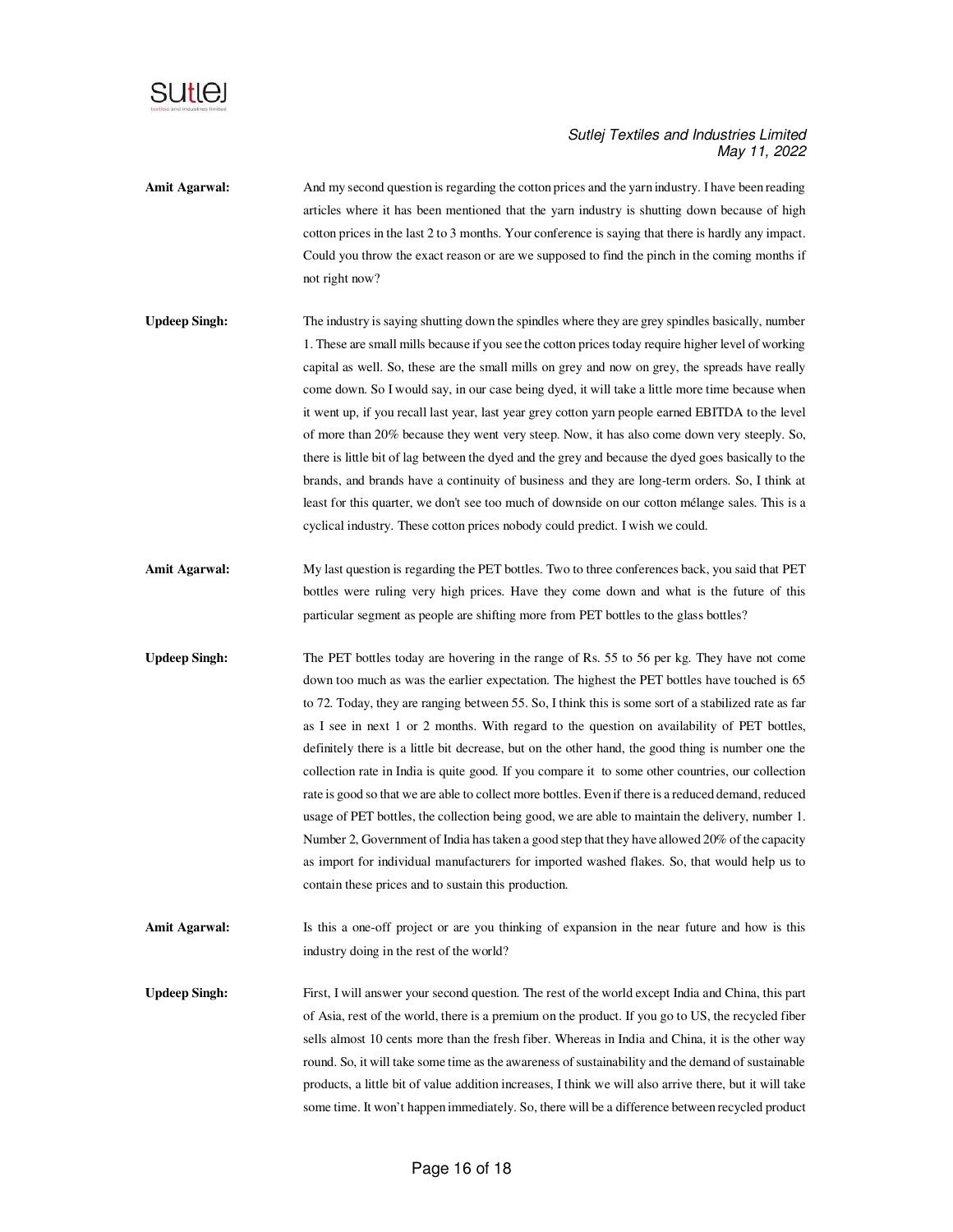

and a fresh product with recycled being a little higher, but not immediately. I don't expect this to happen in the near future. As regards the expansion of this project is concerned, today we don't envisage anything because this is catering to our own requirement. So, our requirement is almost the similar thing., So, I don't think we see any expansion in this in the very near future.

**Moderator:** Thank you. The next question is from the line of Saket Kapoor from Kapoor and Company. Please go ahead.

**Saket Kapoor:** For the RoDTEP part, which you were answering, Rs. 25 crores were our receivable and we have received certificate of Rs. 25 crores for the same and now they are renewable at a discount of 15%?

**Bipeen Valame:** No, it's not like this. What happens is, in our case, we are having a significant export, so we keep on getting RoDTEP scrips, as you know and everybody knows now. As I mentioned to you, if you ask me the last quarter or last year, whatever RoDTEP we have recognized, which is around Rs. 20 crores. Next question is that the rates for the cotton and synthetic. So, there is a cap on which we can actually go on a higher margin basis also. There is a limit to which we can go up to RoDTEP. Then I just give you second situation when we are getting the scripsand when we try to sell the scrips because we need to encash those scrips if we don't have any other import and we don't have any import to utilize those scrips. There we see a discount and then that discount gets accounted for. Is it clear, sir?

**Saket Kapoor:** No, sir the discount part only I missed the link.

- **Bipeen Valame:** Okay, the discount part is, what happens that whenever you try to sell the scrips, considering the market demand-supply situation, remember RoDTEP came suddenly in the month of September, then it started coming in December and March. So, the demand was lower and the supply was higher. The demand-supply anomaly created the discount. If you remember MEIS, this MEIS has got consumed in 2 RoDTEP. So, MAI also we used to get a discount of 4% to 5%. So, in RoDTEP, the discount got extended. So, I said that we consider the receivable after considering the discount.
- **Saket Kapoor:** What is the maturity period of the certificate if we allow them to hold to maturity?
- **Bipeen Valame:** You can immediately sell them. For us it is immediately sell and I think the maturity period of utilization would be 6 months to 1 year. So, buyer has to utilize it.
- **Saket Kapoor:** I was just trying to understand. Hold to maturity period is how much? Suppose we don't have the requirement to redeem.
- **Bipeen Valame:** We don't keep it with us. We resell in the market.